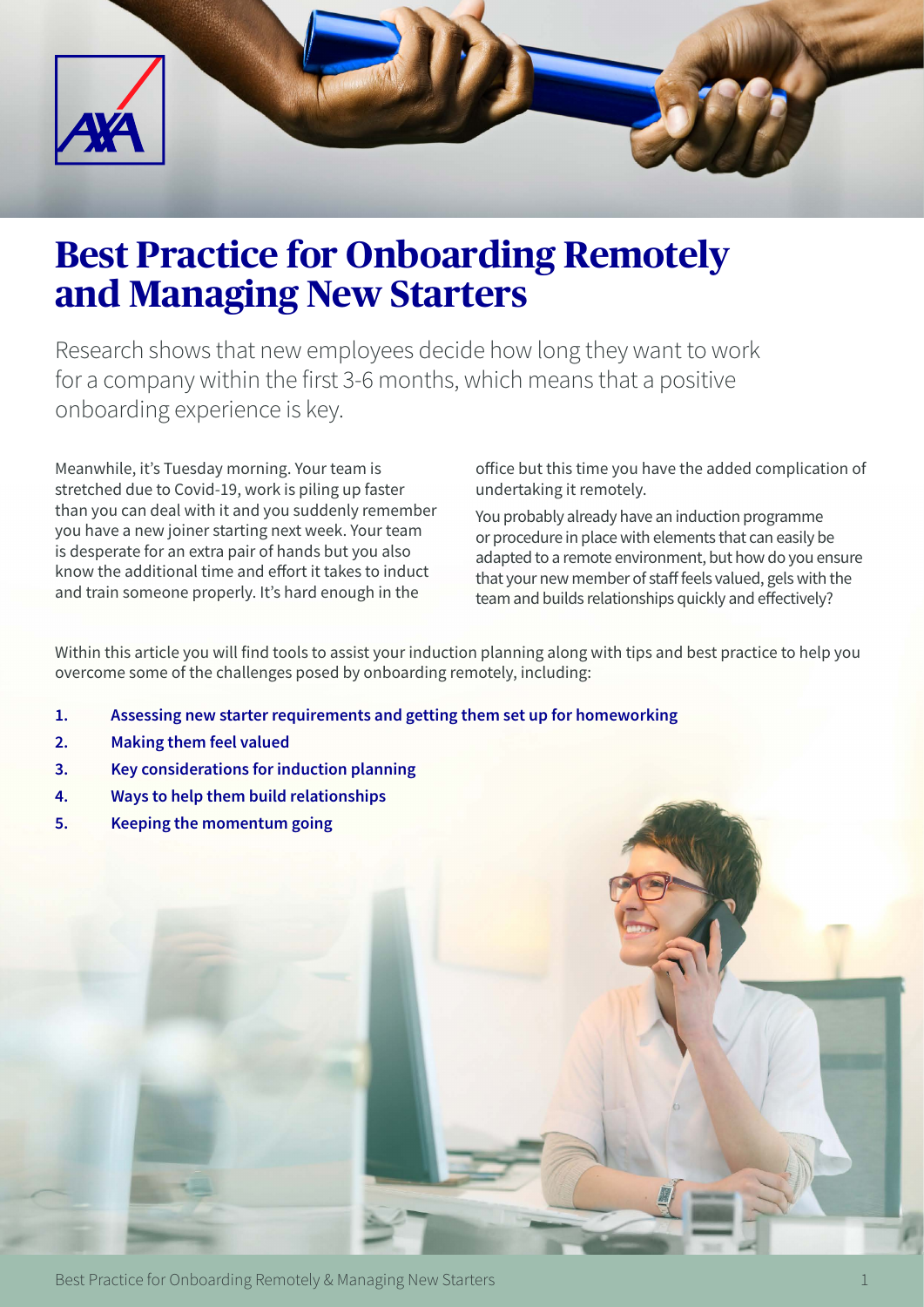

# **1. Assessing requirements and getting them set up for homeworking**

Ideally you'll want to have your new starter's IT set-up complete before the first day so that they are ready to get started. In order to do this you could:

- ¡ Chat through their homeworking set up to determine their requirements where will they be working at home? What equipment do they need? Are there any health and safety risks?
- ¡ Carry out our **[Covid-19 Vulnerability Assessment](https://www2.axa-insurance.co.uk/l/471271/2020-04-29/3kfqhq/471271/117583/Vulnerability___Word_Template___OK_V3.docx)** to identify any areas where they may need additional support
- ¡ Arrange delivery of the IT equipment, including set-up instructions and login details
- ¡ Use our basic Remote Onboarding Checklist to help guide you through the process

#### **2. Tips to make them feel valued**

Think back to a time when you were starting a new job – how did you feel?

Even the most confident of new starters are likely to have new job nerves and the current climate might also mean they are concerned over job security. We spoke to Stuart McKenna, Business Manager at IDEX Consulting and experienced recruiter in the insurance market to gain some key insights into how brokers have been responding to the crisis, and the importance of making new joiners feel valued from the outset. **[Listen to the full Q&A here](https://youtu.be/PkrbC1aHDpA)**. You could:

- ¡ Give your new joiner a call before their start date to chat through the plan for their first week let them know what they will be doing and how you plan to manage their onboarding remotely. Be honest – discuss their concerns and let them know how you're tackling the challenges thrown up by this unusual situation
- ¡ Consider sending something to welcome them to the team such as flowers, a card welcoming them, some biscuits for their virtual coffee sessions. This is obviously not essential but is a nice touch to help them feel engaged and valued
- Use a professional social networking site such as LinkedIn to connect your new starter with the team in advance
- ¡ If they live locally, you could personally deliver their IT equipment so you get the chance to chat face to face (provided you can still observe social distancing guidelines)



## **3. Key considerations for induction planning**

Many aspects of an onboarding process are unstructured and happen naturally through 'office chat', meetings etc, but these will now require your planning and input. For example:

- $\blacksquare$  Fitting into the team
- **■** Understanding the company culture
- ¡ Understanding people's roles and the organisational structure

Whether you have the support of other departments, such as HR, Compliance and Learning & Development, or whether the onus is solely on you, preparing a structured induction plan helps to enable your new joiner to become a productive contributor quickly, thereby relieving the pressure on your team.

We have prepared a basic **[Induction Planning Template](https://www2.axa-insurance.co.uk/l/471271/2020-04-29/3kfqhn/471271/117581/Induction_Plan_OK___V3.docx)** to save time and assist you with your planning, but it might help you to consider these points in advance:

- ¡ Clear time in your diary for a virtual meet and greet, 1-2-1 and team meeting
- Identify their key stakeholders think who they will work closely with outside of your team and book introductory meetings
- Book induction sessions with other departments (if applicable)
- Think about using a digital tool so that HR paperwork/contracts can be digitally signed (eg. DocuSign or Signable)
- Use your Company intranet or organisational charts to help them understand the company structure